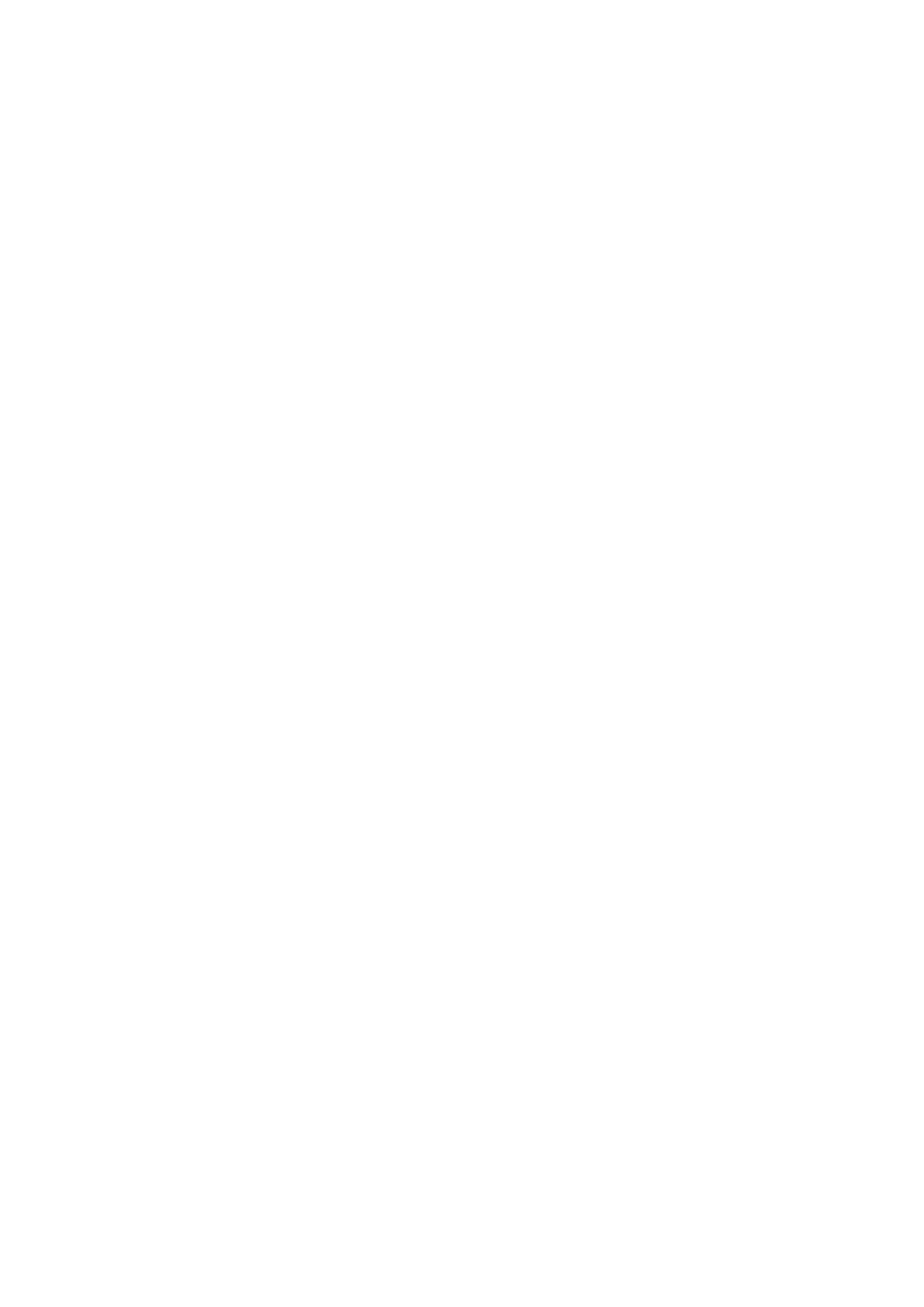# **DEVELOPMENT CONTROL COMMITTEE – 2 DECEMBER 2021**  DEVELOPMENT CONTROL COMMITTEE - 2 DECEMBER 2021 SPEAKING LIST **SPEAKING LIST**

| <b>ITEM</b><br>o<br>2     | TITLE                                                       | REQUESTS TO SPEAK IN OBJECTION               | ALLOCATED<br>TIME | RIGHT OF REPLY OR<br>SPEAKERS IN<br><b>FAVOUR</b> | ALLOCATED<br>TIME |
|---------------------------|-------------------------------------------------------------|----------------------------------------------|-------------------|---------------------------------------------------|-------------------|
| Item 6a - 21/02246/FULEIS | Land at:                                                    | Clir Thomas (CMKTC)                          | 3 Mins            | Councillor Middleton   3 Mins                     |                   |
|                           | Central Milton Keynes<br>Avebury Boulevard,<br>Saxon Court, |                                              |                   | Steve Eccles<br>(Applicant)                       | 3 Mins            |
|                           |                                                             |                                              |                   | Mike Jones (Agent)                                |                   |
| Item 6b - 21/02516/DISCON | Watling Street H3 To H4,<br>WEA Area 10-1 - 10-3,           | Councillor Marlow (Loughton and<br>Shenley)  | 3 Mins            | (Applicant's Agent)<br>Simon Taylor               | 6 Mins            |
|                           | Milton Keynes                                               | Councillor Z Nolan (Loughton and<br>Shenley) | 3 Mins            |                                                   |                   |

Item 7 - Enforcement update relating to The Pink Punter, 2 Watling Street, Bletchley, Milton Keynes Item 7 - Enforcement update relating to The Pink Punter, 2 Watling Street, Bletchley, Milton Keynes

Item 8 - 6 Monthly Performance Report Item 8 - 6 Monthly Performance Report

Alison Stainsby Alison Stainsby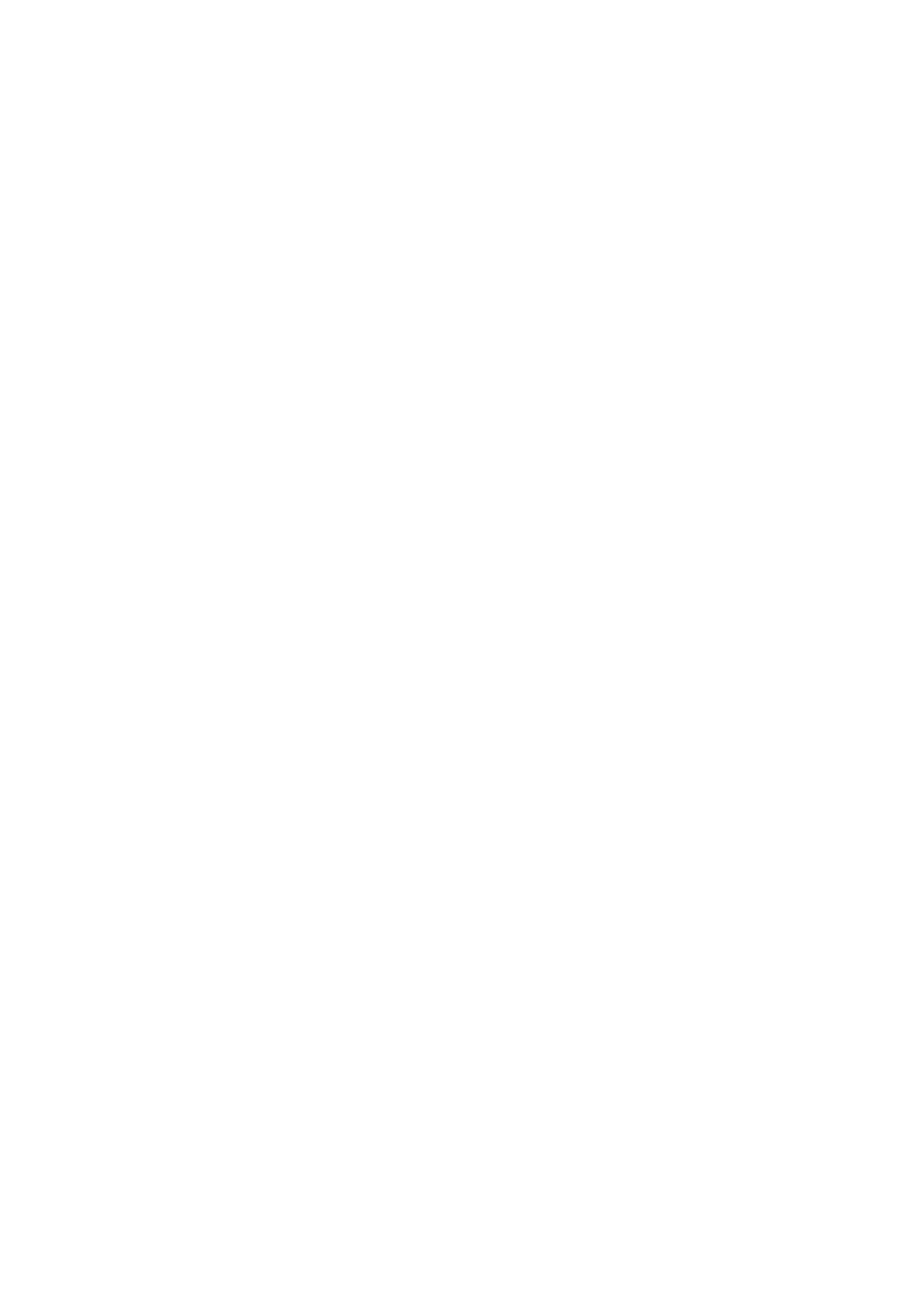## **ITEM 6(a)**

#### **Application Number**: 21/02246/FULEIS

- **Proposal:** Erection of two blocks (Block A up to 34-storeys, and Block B up to 3 storeys) to the rear of Saxon Court and the refurbishment and upward extension (up to 3-storeys) to Saxon Court, to provide up to 288 residential units (built to rent and discount market rent), office employment, co-working & flexible workshop space, restaurant, café, retail and leisure space (all Use Class E), community space (Use Class F2), central public open space and associated infrastructure including hard and soft landscaping **at** land at Saxon Court, Avebury Boulevard, Central Milton Keynes, Milton Keynes, MK9 3HS
- **Applicant:** MK Gateway Limited
- **Application type:** Full Planning Application
- **Ward**: Central Milton Keynes **Parish**: Central Milton Keynes
- **Case Officer:** Katy Lycett Principal Planning Officer [katy.lycett@milton-keynes.gov.uk](mailto:katy.lycett@milton-keynes.gov.uk)
- **Team Manager:** Chris Nash Development Management Manager [chris.nash@milton-keynes.gov.uk](mailto:chris.nash@milton-keynes.gov.uk)

#### **Update paper to Committee**

#### **U1.0 Recommendation**

U1.1 The recommendation as set out in the main report be updated to include additional/amended conditions and/or informatives reported in section [U6.0](#page-7-0) below.

#### **U2.0 Introduction**

- U2.1 Since the publication of the agenda, further responses have been received as summarised below.
- U2.2 Officers have also further considered the published report and seek to provide the following updates, corrections and/or additions.

#### **U3.0 Additional consultations and representations**

All responses and representations received can be viewed in full, online at [www.milton-keynes.gov.uk/publicaccess](http://www.milton-keynes.gov.uk/publicaccess) using application ref. 21/02246/FULEIS. The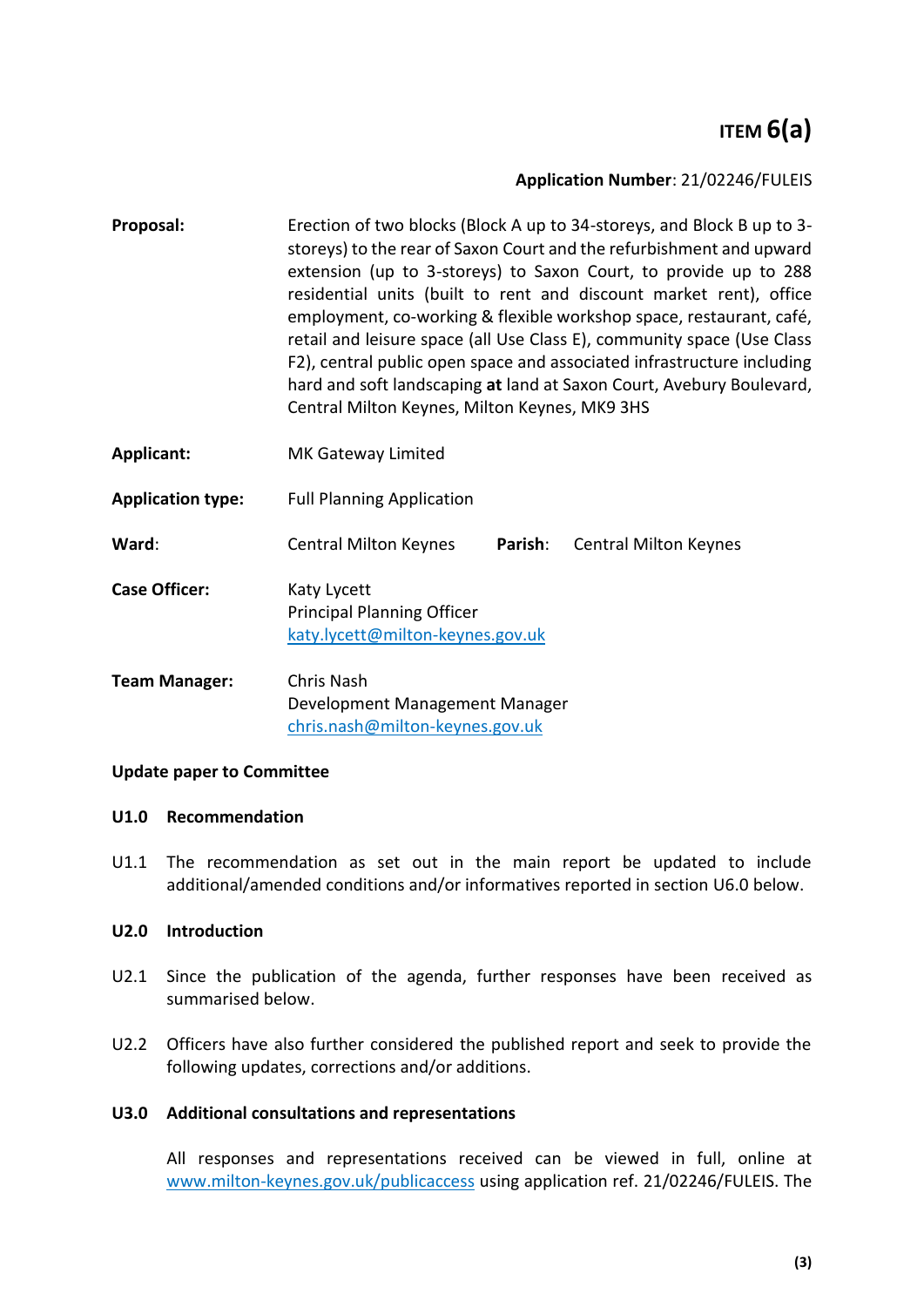following paragraphs summarise the additional responses and representations received. As these may have been received very recently, they may not yet have been processed so to appear on the website.

#### U3.1 MKC Environmental Health Officer ('the EHO')

The EHO responsible for consideration of noise has confirmed that there are no objections to the scheme. Furthermore, any entertainment/licensed premises can be restricted in terms of noise levels and opening hours through the Licensing Act where necessary and as it is a city centre location there is a balance to be sought.

#### U3.2 Central Milton Keynes Town Council (CMK Town Council)

The Town Council recognise the merits of the scheme but reiterated three conditions should permission be granted relating to:

- A new parking permit zone between South  $8<sup>th</sup>$  and South  $10<sup>th</sup>$  Street;
- Creation of a service delivery plan; and
- Creation of a planning agreement between Milton Keynes Council and CMK Town Council to secure access to the community facility.

It is highlighted that the service delivery plan request has been resolved via conditions 9 and 27. There is a request that an additional condition is attached to secure the submission and approval of a Community Use Strategy in order to agree details of the operation of the community facility once in operation. The wording of the condition has been provided (below) for consideration.

The other issue remains around the request for additional parking controls between South 8<sup>th</sup> and South 10<sup>th</sup> Street, in order to safeguard existing local residents and to ensure availability of permit spaces.

#### U3.3 Applicant/agent

Upon reading the published report, the developer wished to clarify the position as highlighted in paragraph 3.8 (second bullet point) relating to the future management of the community space by the Town Council. It should be clarified that the developer will manage the venue with key stakeholders involved, including CMK Town Council. Furthermore, the Town Council will be party to the Community Use Agreement/Strategy which is to be put in place to ensure the successful operation of the space.

In addition, paragraph 8.36 refers to the car club spaces as being within the development site boundary. They will be provided within the highway and as such will be secured within the s106 as an obligation and also subject to a highways licence. It is also suggested that condition 29 be removed and be included within the s106 as an additional obligation.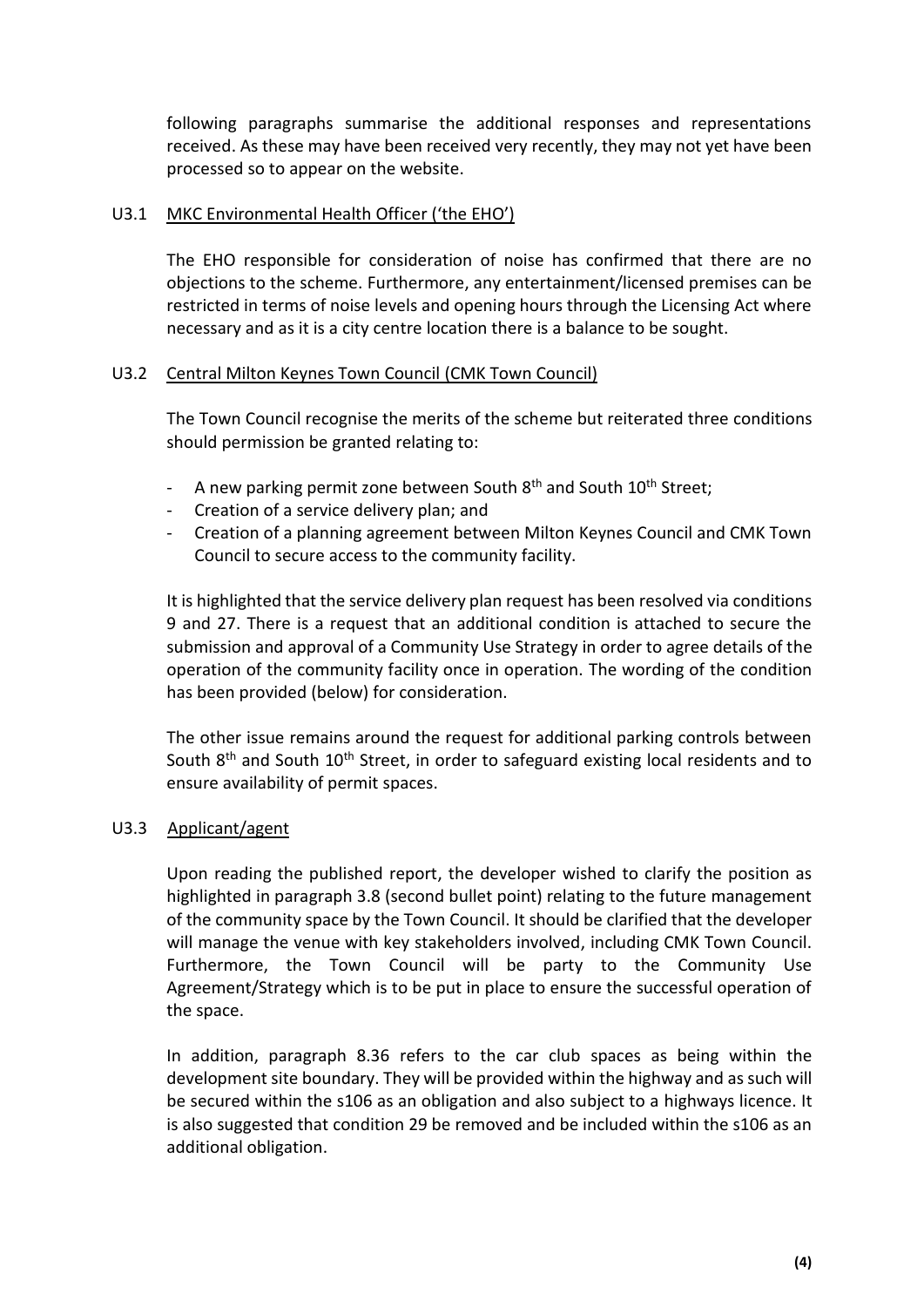Further supporting information has been provided demonstrating the benefits of the development. This supplementary material sets out positive features of the proposal including job creation, investment, new landscaping areas, policy compliant affordable housing, etc. This information was shared directly with Members but was unsolicited and is not being published in its entirety within this update paper. It has been uploaded onto the Council's planning register, as found on the weblink above.

#### **U4.0 Discussion**

#### Extension of time

U4.1 An extension of time has been agreed until the  $30<sup>th</sup>$  of April 2022 to facilitate the conclusion of matters relating to the s106/MoU and subsequently issue the decision notice.

#### SPD adoption

U4.2 The Sustainable Construction SPD was formally adopted (subject to call-in) on the 23<sup>rd</sup> of November so carries full weight. In this instance no further consideration or information is required as the assessment which formed the relevant part of the report was sufficiently detailed, and no issues have been raised.

#### Revised condition

U4.3 The MKC Conservation Officer has sought extra detail on condition 17 in the main report and has suggested revised wording as set out below.

#### Additional condition

- U4.4 CMK Town Council has drafted a condition in order to secure a Community Use Strategy. This is set out below. It is important, however, to clarify that this requirement can be secured via a condition or via the s106/MoU (although not both). The main report points towards the use of the s106/MoU. The developer has confirmed agreement in principle to either approach.
- U4.5 The additional representation from CMK Town Council also highlights an existing query relating to the provision additional parking permit zone between South  $8<sup>th</sup>$ Street and South 10<sup>th</sup> Street. A suggested condition has been provided. However, as MKC Highways have confirmed that the local area has capacity in the parking network to accommodate demand for all elements of this development, there is no justification to secure this additional provision and it would not meet the relevant tests for obligations as being *"necessary to make the development acceptable in planning terms"* (Regulation 122).
- U4.6 Nonetheless, an informative could be added to request that the management company for the new development work proactively with the local community and the Council's Parking Team to resolve any issues, should they arise.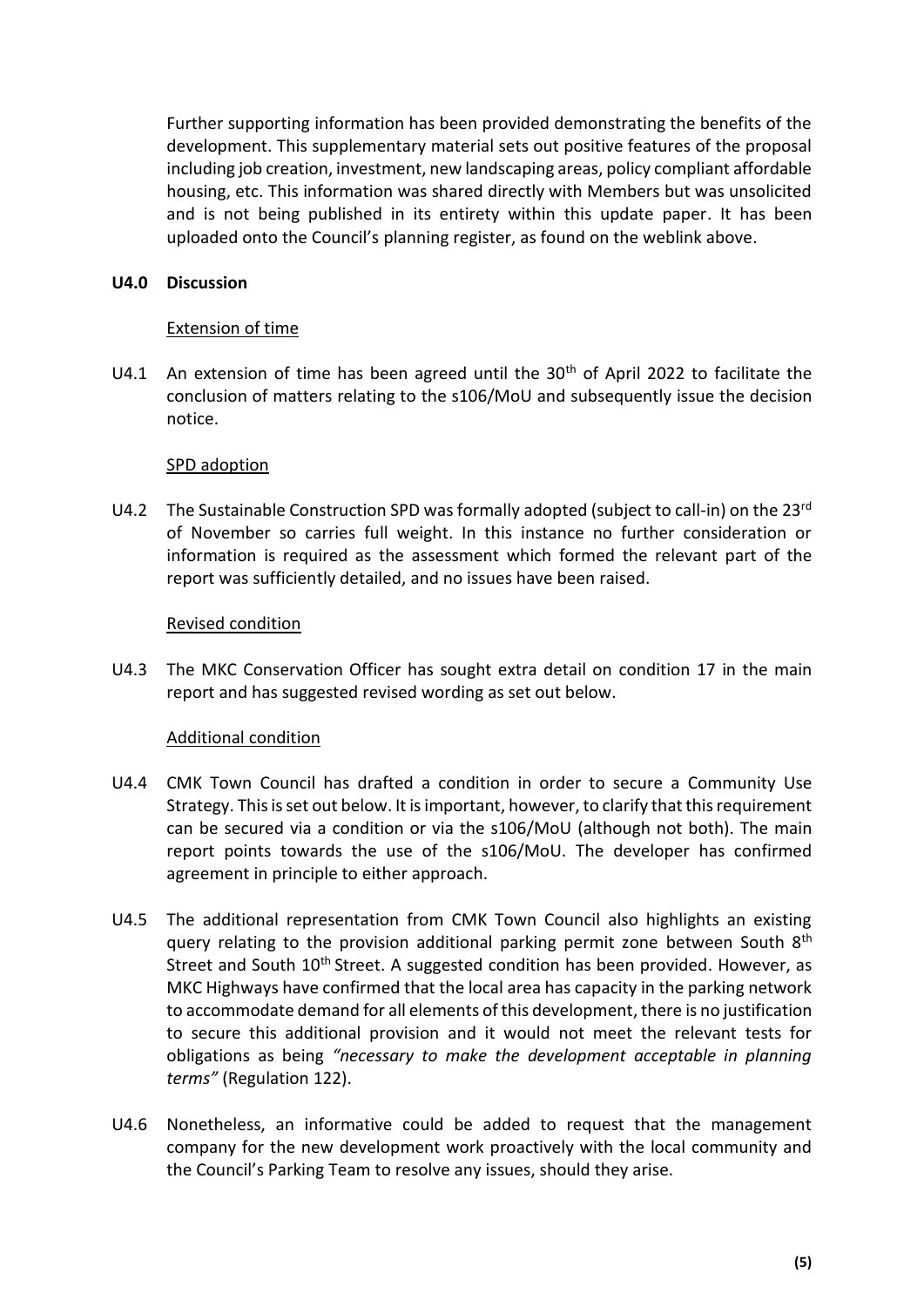U4.7 For clarity the term 'passive' in relation to EV charging points (EVCP) relates to provision whereby the infrastructure is installed, but the electricity supply is not activated, and necessary charging equipment may not be supplied. Sites providing passive EVCPs need a sufficient electricity supply to cope with future demand, whilst EVCPs can be provided publicly on-street or privately off-street.

#### **U5.0 Conclusions**

U5.1 None of the other matters raised through the additional responses amount to material considerations outweighing the assessment of the main issues set out in the main report, as may be supplemented above, noting that conditions or obligations are recommended where meeting the tests for their imposition.

#### <span id="page-7-0"></span>**U6.0 Additional Conditions**

A. Prior to any development above slab level or any alterations above the existing roof level at Saxon Court of the development hereby permitted full detailed drawings shall be submitted to and approved in writing by the Local Planning Authority showing all alterations to the porte cochere at South Row. The works shall be implemented in accordance with the approved details prior to the first occupation of any building within the development hereby permitted and thereafter maintained as such.

Reason: In the interests of the appearance of the development site.

- B. Prior to any development above slab level or any alterations above the existing roof level at Saxon Court of the development hereby permitted full detailed drawings shall be submitted to and approved in writing by the Local Planning Authority providing the following details/changes to:
	- *Existing or new external staircases to Saxon Court.*
	- *All replacement glazing to Saxon Court.*
	- *Four large plant rooms that sit well above the Saxon Court extension roof.*

Reason: In the interests of the significance of the non-designated heritage asset.

#### Revised Condition 17

Prior to the commencement above slab level, a schedule of mockup panels(s) (i.e 1:1 scale) of each of the proposed façade types shall be submitted to and agreed in writing the Local Planning Authority, the agreed mock panels shall be constructed on site for inspection and approved in writing by the Local Planning Authority. The mock panels will remain on site until all instances of that façade type in the development have been installed. The development shall thereafter be carried out in full accordance with the approved details.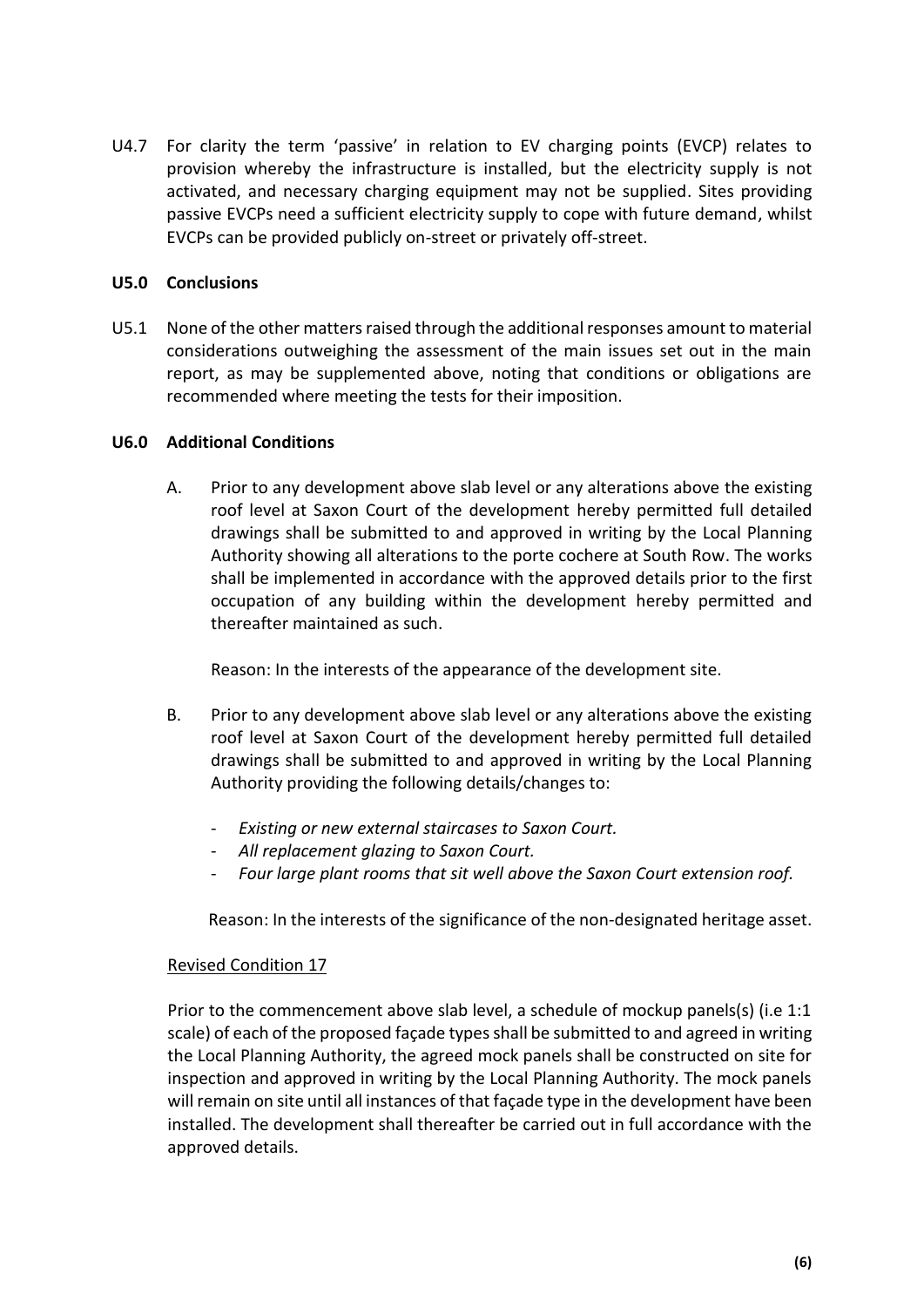Reason: In the interests in the appearance of the development.

#### Suggested condition drafted by CMK Town Council 1 – Community Strategy

Prior to the first occupation of the development, a strategy for the ongoing management of the community space identified on plan SW-RSH-00-DR-A-P-00100 - Proposed GA Plan - Ground Level shall be submitted to and approved in writing by the Local Planning Authority. The strategy will set out the following: Hours of operation of the space; Management of access; Terms of public use; and Circumstances and days (if any) in which the space will be closed. The development shall thereafter be carried out in full accordance with the terms of the approved strategy and the proposed community space once completed and thereafter shall be used, managed and made accessible by the public in full accordance with the terms of the approved strategy.

Reason: To ensure adequate public benefits from the scheme are retained.

#### Suggested condition drafted by CMK Town Council 2 – New Parking Permit Zone

Prior to the first occupation of the development hereby approved the developers will work with the Local Highway Authority to establish a new parking permit zone between South Eighth Street and South Tenth Street for the exclusive use of existing residents. This shall be submitted to and approved in writing by the Local Planning Authority and will remain in perpetuity.

Reason: In the interests of highway safety and convenience of the local community.

#### Informative

If roots are encountered outside the root protection areas excavate carefully, avoid de-barking, breaking, splitting, splintering or shattering the roots. Once uncovered the roots which will have to be removed to accommodate the construction should be cut back to a point 100mm beyond the nearest edge of the construction, they must be pruned back cleanly with sharp, clean pruning saws or bypass loppers making level, smooth right angle cuts with no ragged edges. Shuttering should be used to keep any concrete pours 100mm away from the cut root ends. The void should be backfilled with an approved tree planting compost mix finished to the surface. Substances toxic to roots to be kept away from roots, i.e. tars, fuels, oils, bitumen, cement etc.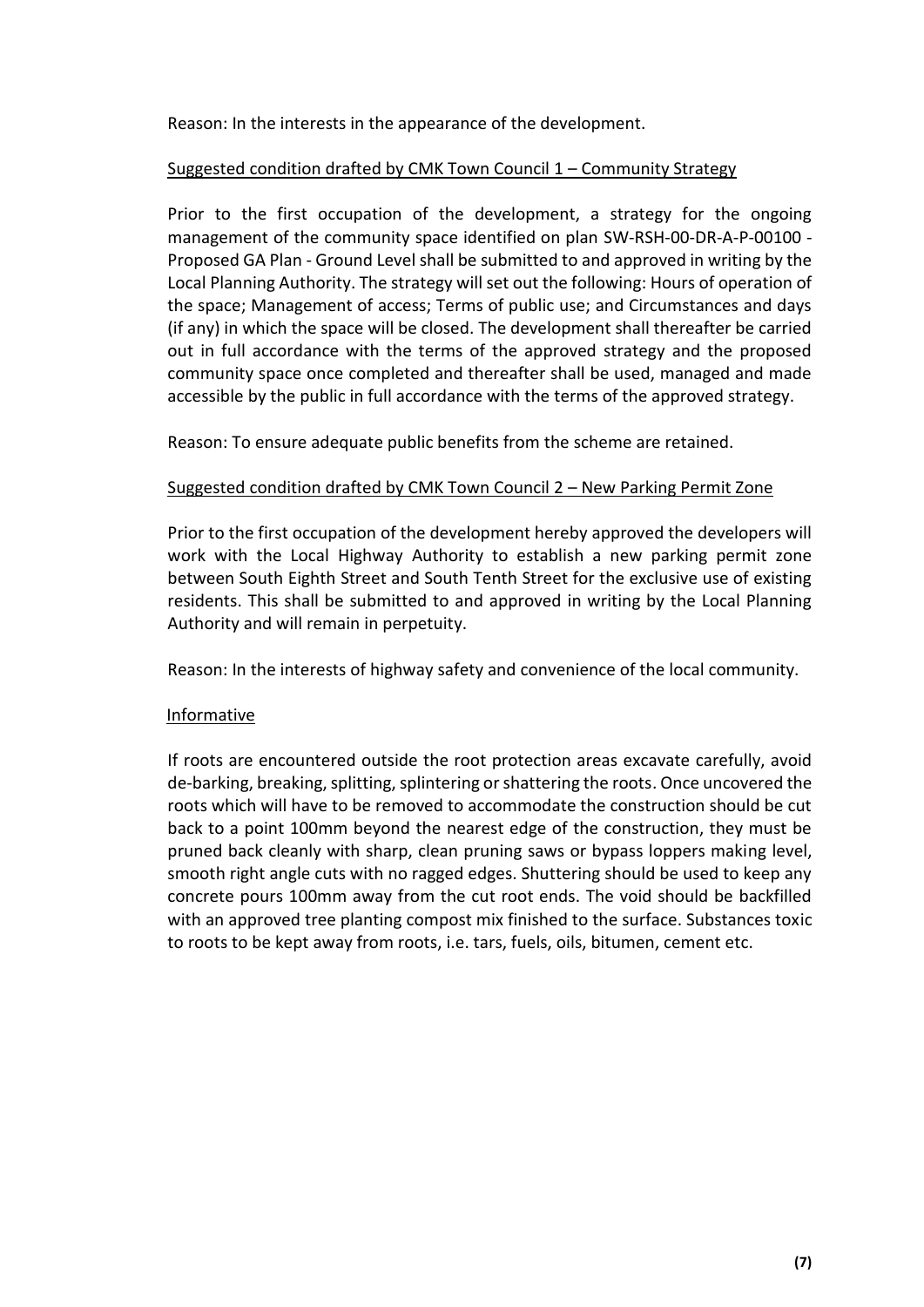#### **UA1.0 Full text of additional consultations and representations**

#### UA1.1 MKC Environmental Health (the EHO)

I've no formal objection. I think it really will depend on what type of businesses occupy which element of the development regarding potential controls. If they're an entertainments/licensed premises we have controls on noise and opening times etc through the Licensing Act. It's a city centre mixed use development, as is the Hub, so there's a balance to be struck between those two particular interests.

#### UA1.2 Central Milton Keynes Town Council

Following publication of the DCC Agenda, CMKTC has given particular consideration to the MK Gateway committee report.

As noted at paragraph 5.1 of the Case Officer's report and set out more accurately in the Annex at paragraph A1.1, the Town Council, whilst recognising the merits of the scheme, would wish to see the following conditions applied should the application be granted in order to make the application acceptable:

- 1. Creation of a new parking permit zone between South Eighth Street and South Tenth Street for the exclusive use of existing residents.
- 2. Creation of a service delivery plan to address both major and minor deliveries across the development.
- 3. Creation of a planning agreement between the applicant, Milton Keynes Council and CMK Town Council to secure community access to the proposed community facility.

#### **Creation of a Service Delivery Plan**

The Town Council notes that the requirement for a service delivery plan is now addressed in Conditions 9 and 27.

#### **Management of the Community Venue**

It also notes the reference at paragraph 8.113 to a legal agreement relating to the management of the community venue stating that *'this will ensure that the venue can be widely accessed by the wider community and there will be an opportunity for the space to be managed by CMK Town Council'*. However, the Town Council considers this insufficient and requests the following condition:-

*Prior to the first occupation of the development, a strategy for the ongoing management of the community space identified on plan XXXXX shall be submitted to and approved in writing by the Local Planning Authority. The strategy will set out the following: Hours of operation of the space; Management of access; Terms of public use; and Circumstances and days (if any) in which the space will be closed. The development shall thereafter be carried out in full accordance with the terms of the approved strategy and the proposed community space once completed and*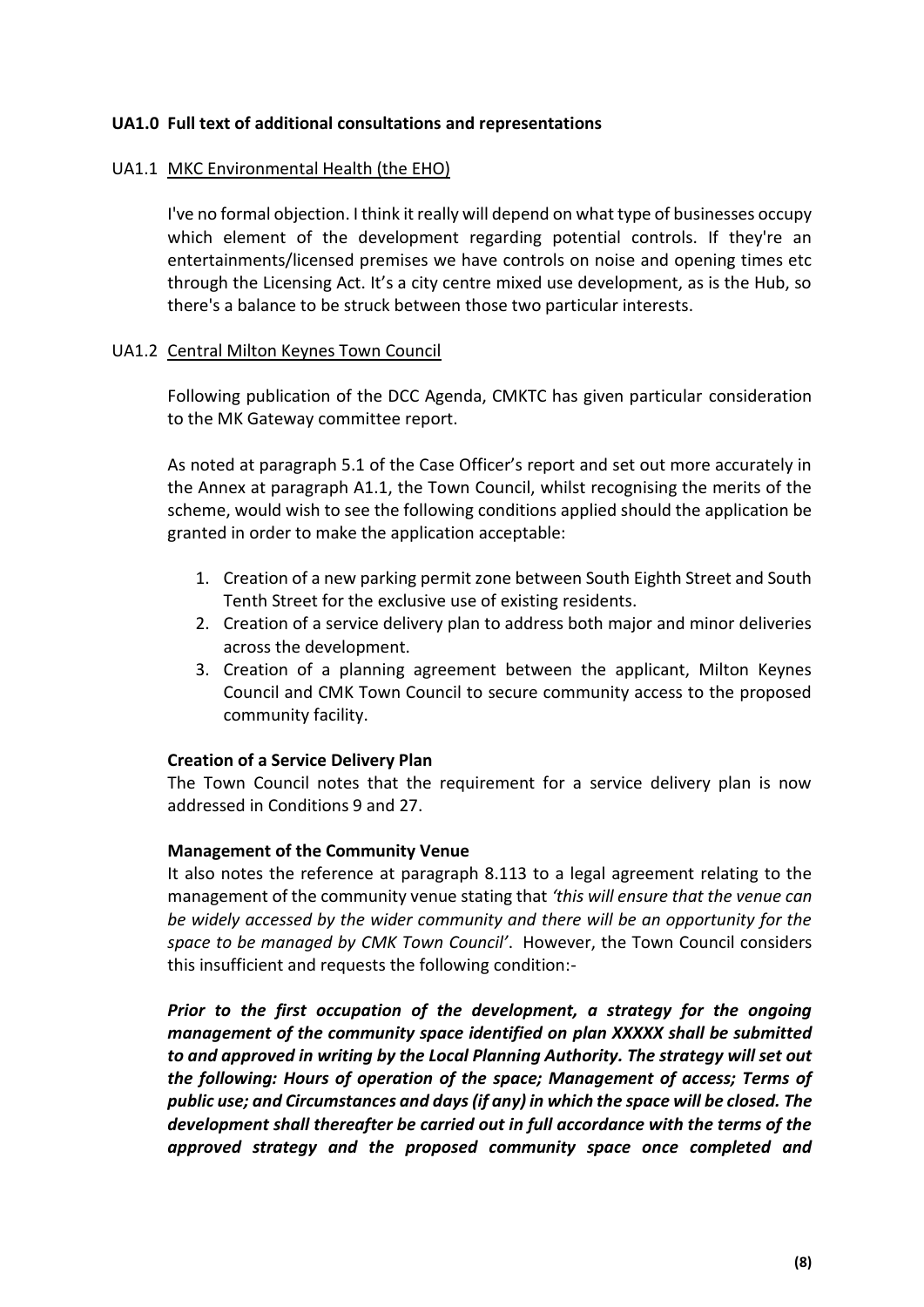*thereafter shall be used, managed and made accessible by the public in full accordance with the terms of the approved strategy.*

*Reason: To ensure adequate public benefits from the scheme are retained.*

#### **Creation of a new parking permit zone**

The need to address the creation of an exclusive resident's only parking scheme for the existing housing development between South Eighth Street and South Tenth Street appears to have been overlooked, with no specific reference made. Hence, the following draft condition is considered imperative to avoid potential reputational damage to both CMK Town Council and Milton Keynes Council.

*Prior to the first occupation of the development hereby approved the developers will work with the Local Highway Authority to establish a new parking permit zone between South Eighth Street and South Tenth Street for the exclusive use of existing residents. This shall be submitted to and approved in writing by the Local Planning Authority and will remain in perpetuity.*

Justification for new parking permit zone

MK Gateway provides zero on-plot (private) parking. However residents of MK Gateway will be able to purchase residents parking permits which will allow MK Gateway residents to park in the permit zone between South Eighth Street and South Tenth Street. Construction of the housing development approved for the redevelopment of the former Wyevale Garden Centre site is now about to commence. This approval also includes a large deficit in on-plot (private) parking with only 131 spaces to be provided against a Car Parking SPD standard of 328 spaces. It is self-evident that the existing parking permit zone between South Eighth Street and South Tenth Street, will be overwhelmed unless it is provided with protection as set out in the draft condition. Your Highways Officers have advised that to change the existing residents parking scheme is relatively simple and inexpensive, but that nevertheless the cost of so doing should not fall on the public purse. Highways Officers have also suggested that this requirement might better be achieved as a requirement in the Section 106 Agreement.

The Town Council has delegated Councillor Thomas to speak on this application at DCC.

#### UA1.3 Representations from interested parties

All responses and representations received can be viewed in full, online at [www.milton-keynes.gov.uk/publicaccess](http://www.milton-keynes.gov.uk/publicaccess) using application ref. 21/02246/FULEIS.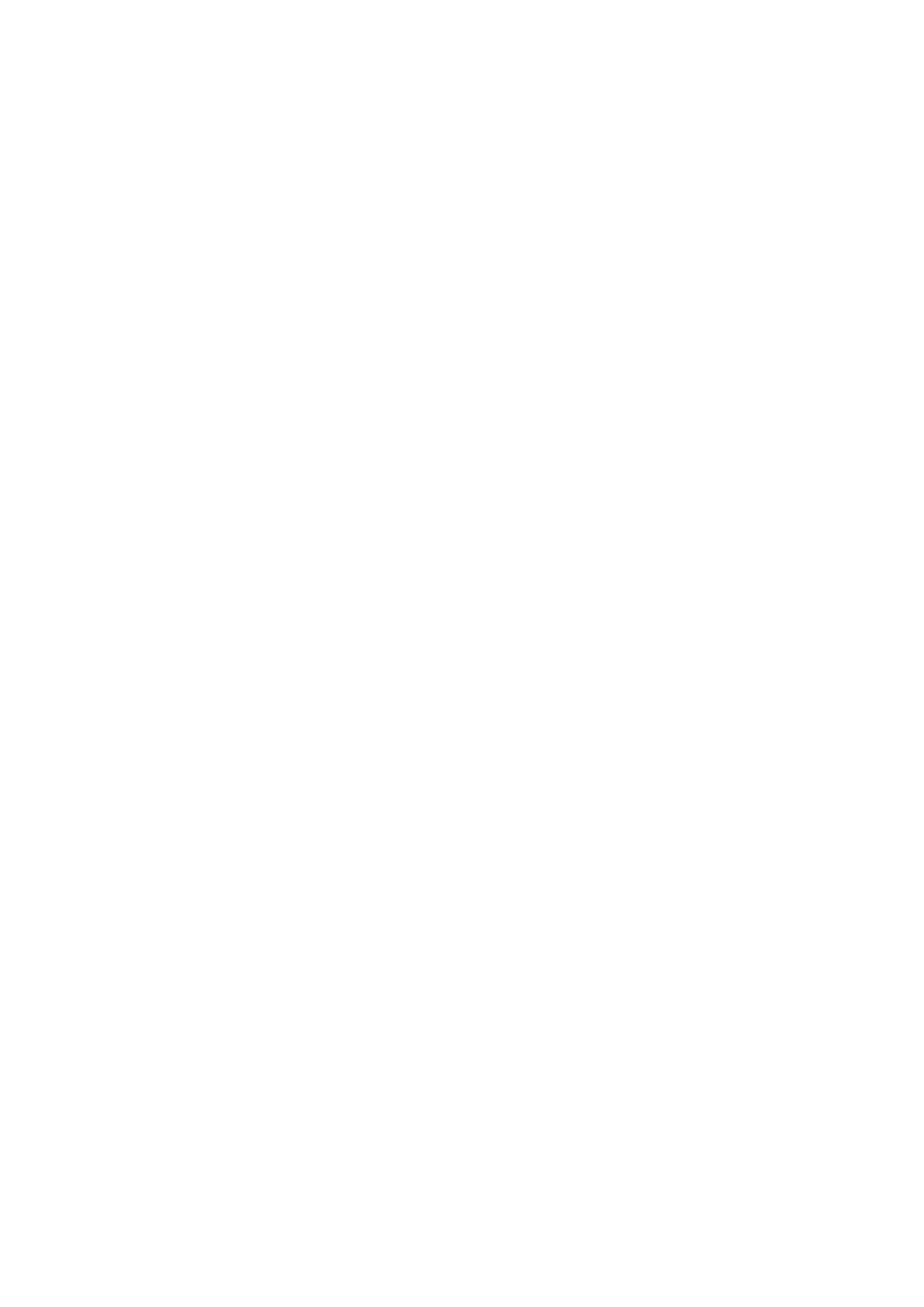## **ITEM 6(b)**

#### **Application Number**: 21/02516/DISCON

- **Proposal:** Details submitted for approval to condition 6 (Watling Street/Dansteed Way) of permission ref. 18/00010/FUL, related to minor amendments **at** WEA Area 10-1 - 10-3, Watling Street H3 To H4, Milton Keynes
- **Applicant:** Redlawn Land Ltd part of L&Q Group

**Application type:** Approval of details reserved by condition

**Ward**: Loughton & Shenley/Stony Stratford **Parish**: Whitehouse/Shenley Church End

| <b>Statutory Target:</b> | 05.10.2021 | Extension of Time: Yes - 03.12.2021 |
|--------------------------|------------|-------------------------------------|
|                          |            |                                     |

**Case Officer:** Sophia Dudding Senior Planning Officer sophia.dudding@milton-keynes.gov.uk

**Team Manager:** Chris Nash Development Management Manager chris.nash@milton-keynes.gov.uk

#### **Update paper to Committee**

#### **U1.0 Recommendation**

U1.1 The recommendation as set out in the main report remains unchanged.

#### **U2.0 Introduction**

- U2.1 Since the publication of the agenda, it has been noted that the title block on page 188 of the main report only lists one of the two Wards and one of the two parishes affected. To correct the error, both Wards (Loughton & Shenley and Stony Stratford) and parishes (Whitehouse/Shenley Church End) affected by the proposal are listed in the above title block.
- U2.2 It has also been noted that incorrect names have been listed for the Stoney Stratford Ward Councillors within the main report. For clarity, the representations are set out against the correct names below.
- U2.3 Since the publication of the agenda, a response has been received from Councillor Joe Hearnshaw which is summarised as below.
- U2.4 Officers have also further considered the published report and seek to provide the following updates, corrections and/or additions.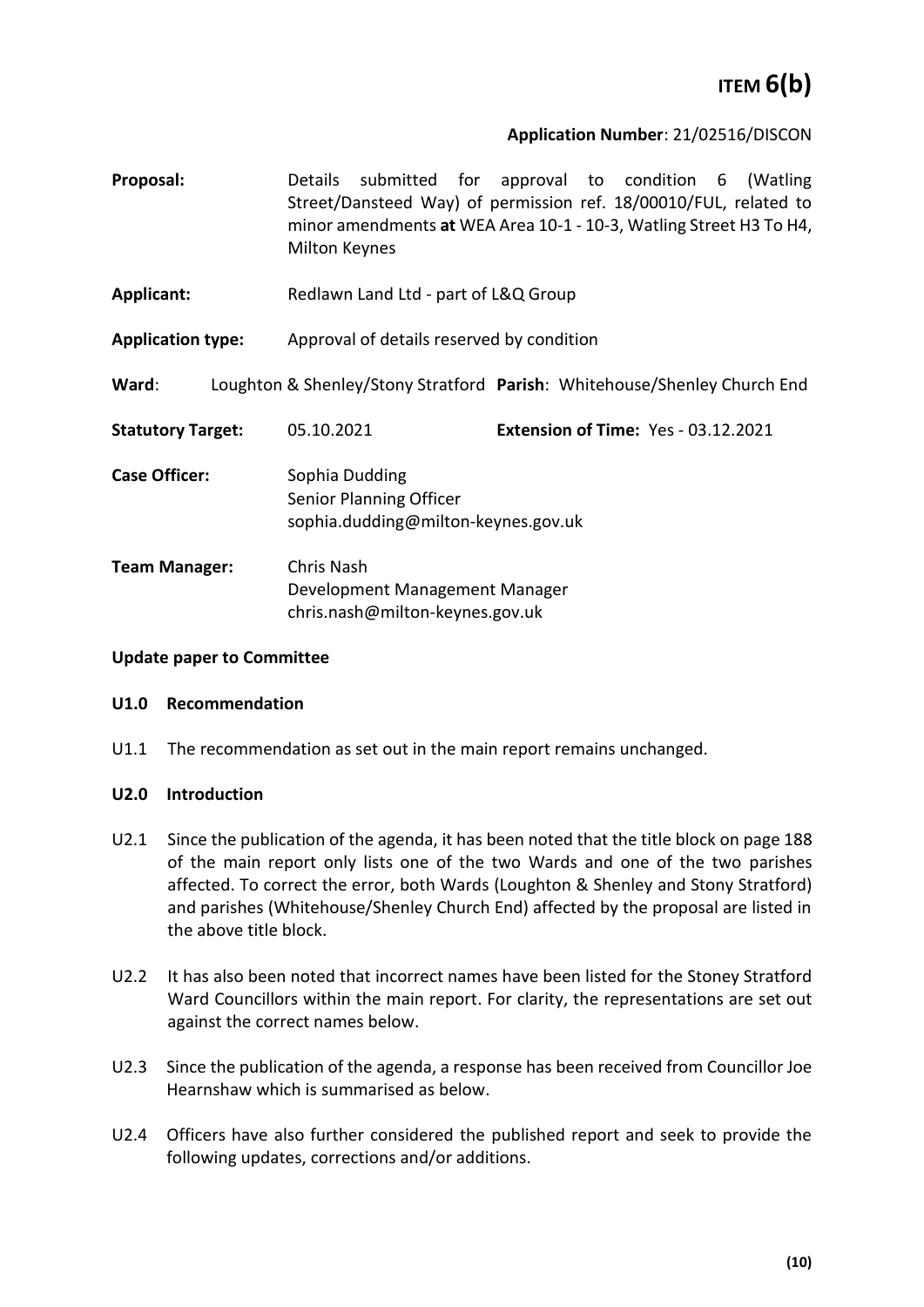#### **U3.0 Consultations and representations**

All responses and representations received can be viewed in full, online at [www.milton-keynes.gov.uk/publicaccess](http://www.milton-keynes.gov.uk/publicaccess) using application ref. 21/02516/DISCON.

The following paragraphs contains the correct details for the Stony Stratford Ward Councillors and summarise the responses received. As these may have been received very recently, they may not yet have been processed so to appear on the website.

#### U3.1 Councillor Anne Cryer-Whitehead (Stony Stratford Ward)

No comments received.

#### U3.2 Councillor Joe Hearnshaw (Stony Stratford Ward)

Objects for the following reasons:

- safety risk to have the grid road extension outside a large school with a speed limit of 40mph;
- the road layout widens when approaching towards the school posing a risk to pedestrians;
- the safety barrier to the north and west of the crossing should be extended to the proposed roundabout joining road 102;
- the remainder of the road outside the school area should be at a maximum speed of 30 mph in accordance with the proposed speed limit of road 102;
- forcing no right turns will increase traffic volume and congestion;
- an underpass should be accommodated for the safety of pedestrians;
- a fence should be installed along the extension to prevent crossing and subsequent potential injuries; and
- lighting conditions should be improved at and around the existing underpass for the safety of pedestrians.

#### U3.3 Councillor Jennifer Wilson-Marklew (Stony Stratford Ward)

No comments received.

#### **U4.0 Conclusion**

U4.1 The majority of the matters raised in the additional representation, including concerns over the speed limit, the road layout and arrangement of the crossing, and the inclusion of an underpass have been addressed in the main report. A new matter in relation to lighting of the underpassis raised. As assessed in paragraph 8.6 of the main report, adding a new underpass is an issue related to the layout of the V2 extension and such a matter is beyond the scope of this application. In addition, sufficient street lighting would be arranged along both sides of the V2 extension. It is therefore considered the proposed lighting satisfies the highway safety standards.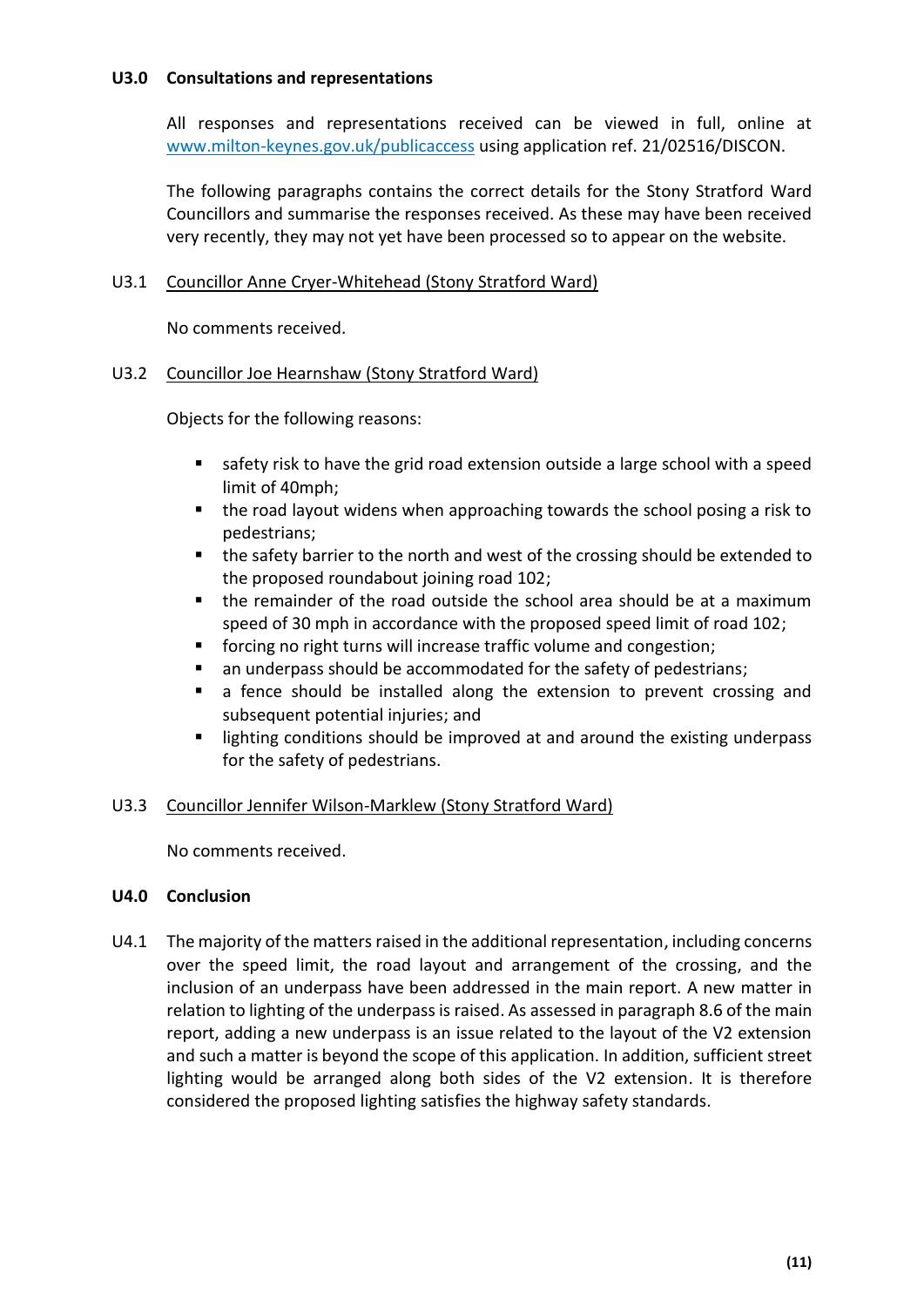**ITEM 8**

| Subject:      | 6 Monthly Development Management Performance Report |
|---------------|-----------------------------------------------------|
| Team Manager: | Chris Nash                                          |
|               | Development Management Manager                      |
|               | chris.nash@milton-keynes.gov.uk                     |

#### **Update paper to Committee**

#### **U1.0 Recommendation**

U1.1 The recommendation as set out in the main report remains unchanged.

#### **U2.0 Introduction**

U2.1 Since the publication of the agenda, further progress has been made in respect of the matters raised in paragraphs 6.8 and 6.9. This paper provides an update and provides further clarity over the errors concerned in section 6.0 of the main report.

#### **U3.0 Decision notice errors**

- U3.1 The non-material amendment (NMA) decisions referred to in paragraph 6.8 have been, or are in the progress of being, resolved under resubmitted applications.
- U3.2 The applicant's agent in respect of the annexe decision referred to in paragraph 6.9 has indicated a willingness to sign a planning obligation (s106 agreement) to control the use of the annexe. This mutual resolution is being pursued accordingly.
- U3.3 In terms of the remaining decision notices, these, in the main, comprise decisions on householder extensions and their associated listed building consents. In terms of these applications, the vast majority of approved decisions issued each year include a few conditions – one relating to the approved plans, one relating to the 3-year period in which to commence development, and one to ensure matching/suitable materials are used.
- U3.4 Where a condition relating to the approved plans has been omitted, if amended plans have not been received during the course of assessment, there is no ambiguity as to what the permission authorises. Where a condition relating to the commencement period is missing, the Planning Acts serve as a 'catch all' and automatically impose a 3-year limit. Where a condition relating to materials has been omitted, it is quite often that the plans also specify the materials to be used or that they are to match. In these cases, the approved plans condition, subject to being present, ensures adequate control in this respect.
- U3.5 There is an omission relating to an approved lawful development certificate. Here, proposed plans would normally be confirmed as lawful. However, as an application seeks a declaration that the set of plans submitted is or is not lawful, it follows that if the LDC is approved, the plans are declared as lawful irrespective of whether they are listed or not.